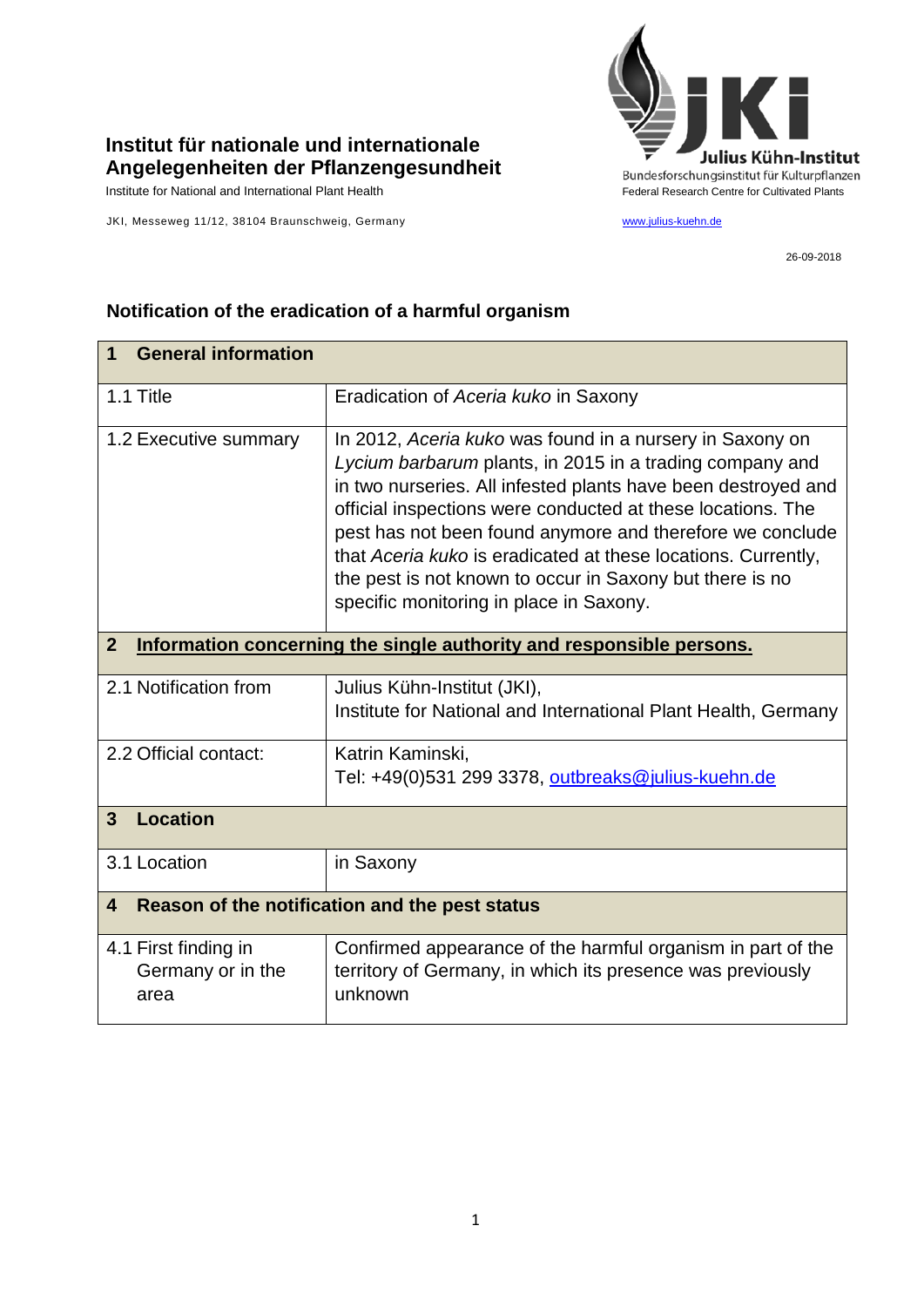| 4.2 Pest status of the<br>area where the<br>harmful organism has<br>been found present,<br>after the official<br>confirmation.                 | Absent, eradicated                                                                                                                                                    |  |
|------------------------------------------------------------------------------------------------------------------------------------------------|-----------------------------------------------------------------------------------------------------------------------------------------------------------------------|--|
| 4.3 Pest status in<br>Germany before the<br>official confirmation of<br>the presence, or<br>suspected presence,<br>of the harmful<br>organism. | Transient, actionable, under eradication                                                                                                                              |  |
| 4.4 Pest status in<br>Germany after the<br>official confirmation of<br>the presence of the<br>harmful organism.                                | Present, only in some parts of Germany                                                                                                                                |  |
| Finding, sampling, testing and confirmation of the harmful organism.<br>5                                                                      |                                                                                                                                                                       |  |
| 5.1 Date of finding:                                                                                                                           | 16-07-2012 and in 2015                                                                                                                                                |  |
| 5.2 Date of official<br>confirmation of the<br>harmful organism's<br>identity.                                                                 | 16-07-2012 and in 2015                                                                                                                                                |  |
| Infested area, and the severity and source of the outbreak in that area.<br>6                                                                  |                                                                                                                                                                       |  |
| 6.1 Characteristics of the<br>infested area and its<br>vicinity.                                                                               | Nurseries and trading company                                                                                                                                         |  |
| 6.2 Infested plant(s), plant<br>product(s) and other<br>object(s).                                                                             | Lycium barbarum                                                                                                                                                       |  |
| 6.3 Severity of the<br>outbreak.                                                                                                               | 3 nurseries and a wholesale company. Only small lots<br>were found to be infested (plants for planting). The<br>plants showed typical symptoms (galls) on the leaves. |  |
| 6.4 Source of the<br>outbreak                                                                                                                  | Presumably, infested plant material from 2 other areas<br>in Germany might have been the source of infestation.                                                       |  |